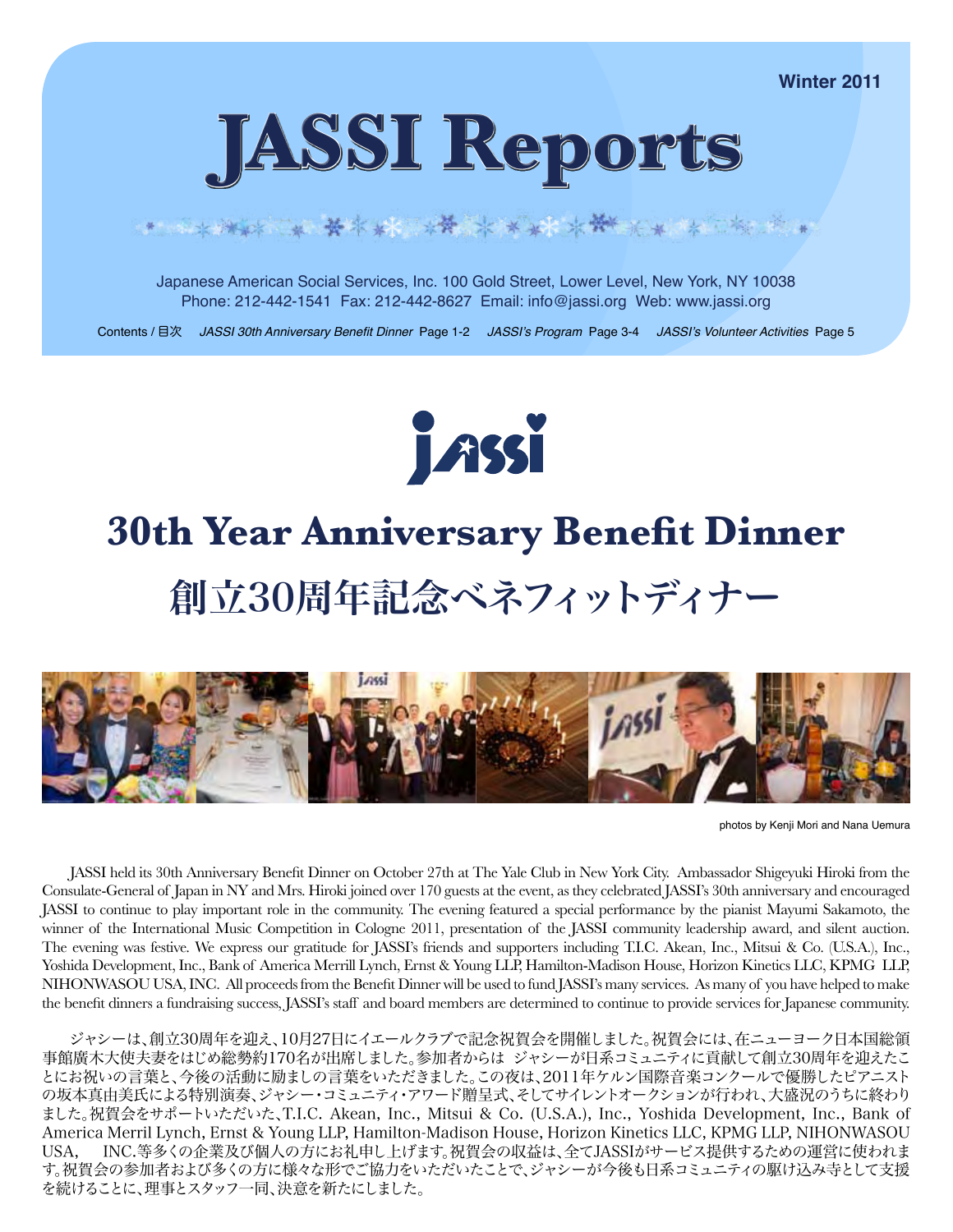JASSI serves people who need assistance with disability issues, unemployment benefits, low-income, pregnancy, health insurance, public benefit, consumer issues including fraud & ID-theft, unexpected medical bills, legal matters, housing, divorce, domestic violence issues, and governmental systems. If you have any questions/concerns, please contact JASSI. We provide our services in both English and Japanese, and protect the confidentiality of all information received.

ジャシーホットラインには毎日、様々な質問や相談が寄せられま す。身体や精神的障害、失業、生活困窮、妊娠、医療保険、公的支 援、詐欺等含む消費者問題、医療費トラブル、法律問題、住宅問 題、離婚、家庭内暴力、政府のシステムについてなど、異国文化の 中で生活をしていると予期せぬ困った事態に出くわすこともあるで しょう。一人で悩まず、是非ジャシーにご連絡下さい。電話、メー ル、面談等で対応します。寄せられた相談は秘密厳守のもと対応 させていただきます。

# **JASSI on "FCI Morning EYE"** JASSIがFCIで特集されました。

JASSI was introduced on the FCI TV program, "FCI Morning EYE" on September 19th. This was made possible by FCI Morning Eye after they contacted us, wanting to support JASSI's services. We received many supportive comments from those who watched the show.

ジャシー の 活 動 がテレビ 番 組『 F C I モー ニング EYE』で9月19日に放送されました。これは、番組 制作の方がジャシーの活動を応援したいとご連絡 を下さり、実現したものです。番組を見た方からも 応援のお言葉をいただき、大変励みになりました。



# **Useful Information** お役立ち情報

# **JASSI Hotline** ジャシーホットライン:

#### **Community Outreach**

212-442-1541 毎週月曜日~金曜日, 午前10時から午後5時

Monday through Friday  $10:00$ am $\sim 5:00$ pm

メールでもご相談いただけます。 Mail: info@jassi.org



JASSI receives many calls from people who do not speak English well, and they have difficulty communicating with people at hospitals, police station and other governmental offices including Social Security Office. Most times, they gave up being taken care of their problems due to their language barriers. Please be sure to remember to say, "I speak Japanese, and I need language assistance. Please call an interpreter."

ジャシーのホットラインには英語が苦手な為に病院、警察、ソーシ ャルセキュリティオフィス等とのやり取りが上手く出来ないと悩む 方からの相談が数多く寄せられますが連邦政府機関から何らか の形で資金援助をもらっている機関は無料で通訳を付ける義務 があります。多くの方がそれを知らないために重要な情報を聞き逃 してしまいがちです。こういった事態を避ける為にも通訳ををつけ て下さいという一言を覚えておきましょう。



# If you need the I speak… Card, please contact JASSI.

市が発行するI speakカードは通訳が必要なことを示すカードで す。I speakカードが必要な方はジャシーまで。

I speak card "I speak Japanese and I need Language assistance. Please call an interpreter."

The JASSI Community Leadership Awards are given to individuals and organizations for having made a significant contribution to the Japanese American community. This year, Mr. Yagi (T.I.C.), Eisai USA Foundation and Ms. Isabel Chin (Hamilton Madison House) received the award.

[Left to Right: Shuho Yagi (T.I.C.), Hideo Dan (Eisai USA Foundation), Isabel Ching (Hamilton-Madison House), and Hiroshi Aoki (Chairman of JASSI Board)] Photo by Kenji Mori

# **At the Benefit Dinner 祝賀会にて インタル Piano recital ピアノリサイタル**

ジャシーコミュニティリーダーシップアワードとは日系コミュニティに貢献した方々・企業 へ贈られる賞で、今年は八木秀峰氏(T.I.C.)、エーザイUSA財団、イザベル・チン氏(ハミ ルトン・マディソン・ハウス)が表彰され、記念品が授与されました。

> ジャシーでは今年もビザなんでも電話相談の岡本万里 子氏と共に永住権抽選応募者のお手伝いをしました。当 選の発表は、来年5月1日よりオンラインで確認できます。

A total of 170 people attended the benefit dinner including Ambassador Shigeyuki Hiroki from the Consulate-General of Japan in NY and Mrs. Hiroki. Corporations and organizations in attendance included T.I.C. Akean, Inc., Mitsui&Co. (U.S.A.), Inc., Toyota Motor North America, Inc. Japanese Chamber of Commerce and Industry of NY, Inc.



Mitsui & Co. (USA), Inc. の皆様

祝賀会には、在ニューヨーク日本国総 領事館廣木大使夫妻をはじめ、T.I.C. Akean, Inc., Mitsui & Co. (U.S.A.), Inc.、 Toyota Motor North America, Inc.、日本商工会議所等から総勢170名 の方にご参加いただきました。 創立30周 年を迎えたジャシーに参加者からお祝い と、今後の活動への励ましの言葉をいただ きました。

Ms. Mayumi Sakamoto, who won the First Prize at the International Music Competition in Cologne 2011, played pieces from Chopin, Liszt, and Tchaikovsky. The guests enjoyed the



great performance.

Ms. Mayumi Sakamoto, who won the First Prize at the International Music Competition in Cologne 2011, played pieces from Chopin, Liszt, and Tchaikovsky. The guests enjoyed the great

performance.

photos by Kenji Mori

10月に2011年ケルン国際音楽コンク

41 items were provided by NIHONWASOU USA, Inc., Pioneer Electronics (USA) Inc., SEIKO Co. of USA, Kitano Hotel, Mr. Hideki Matsui etc.

photos by Nana Uemura

日本和装USA、 MIKIMOTO、 Pioneer Electronics (USA),Inc 、 SEIKO Co. of USA、Kitano Hotel、 松井秀喜様等、協賛者より41点の品 物が寄せられ、大勢の参加者にご購 入いただきました。



JASSI's 30th Anniversary Gala at the Yale Club on 10/27 was our best attended gala in recent years. Additional tables were needed, despite the current economic climate. In addition to being a well-attended gala, Ms. Mayumi Sakamoto gave us a memorable performance, and we had our first silent auction which was enjoyed by many. There is no guarantee that our next gala will be better than this one, but after a brief rest, let's start the preparation for the next one!

10月27日にYale Clubで行われたJASSIの30周年記念ギャラは、2,3年続く不況に拘ら ず、近年にない盛会で、いくつか追加のテーブルが要るほどでした。多くの方の参加があっ たばかりでなく、坂本真由美さんの特別演奏があり、また、今回はじめての行なわれたサイ レントオークションも人気がありました。次回これに勝るギャラが出来る保証はありません が、一息ついたら、又皆で次回ギャラの準備を始めましょう!



#### photo by Kenii Mor

# **JASSI Community Leadership Award** コミュニティ・リーダーシップアワード



# **As we finished the anniversary Dinner** 30周年記念ディナーを終えて

# **Silent Auction** サイレントオークション

#### **Immigration Hotline:**

Ms. Mariko Okamoto, with 13 years of paralegal experience, answers JASSI's Free Immigration Hotline. To reach this Hotline, please call 212-442-1540 on Mondays between10:00 A.M. and 5:00 P.M

#### **Workshop at Senior Week:**

A workshop: "how to get support from social worker" was given by JASSI staff, Yoko Naka, on September 18, at Senior Week hosted by JAA..

#### **2013 Diversity Visa Lottery:**

JASSI and Ms. Mariko Okamoto assisted those who wished to apply to the 2013 Diversity Visa Lottery Program online. Entry status check will be available online from May 1st, 2012.

#### ビザなんでも電話相談:

移民法専門の岡本万里子氏の協力のもと、ビザに関する電話 相談を無料で提供しています。ご希望の方は月曜の午前10 時〜午後5時に212-442-1540までお電話下さい。

#### ワークショップ:

9月18日、JAA主催のシニアウィークでジャシースタッフの中が地 域でのソーシャルワーカーの利用の仕方についてワークショップ を行いました。

#### 2013年永住権抽選: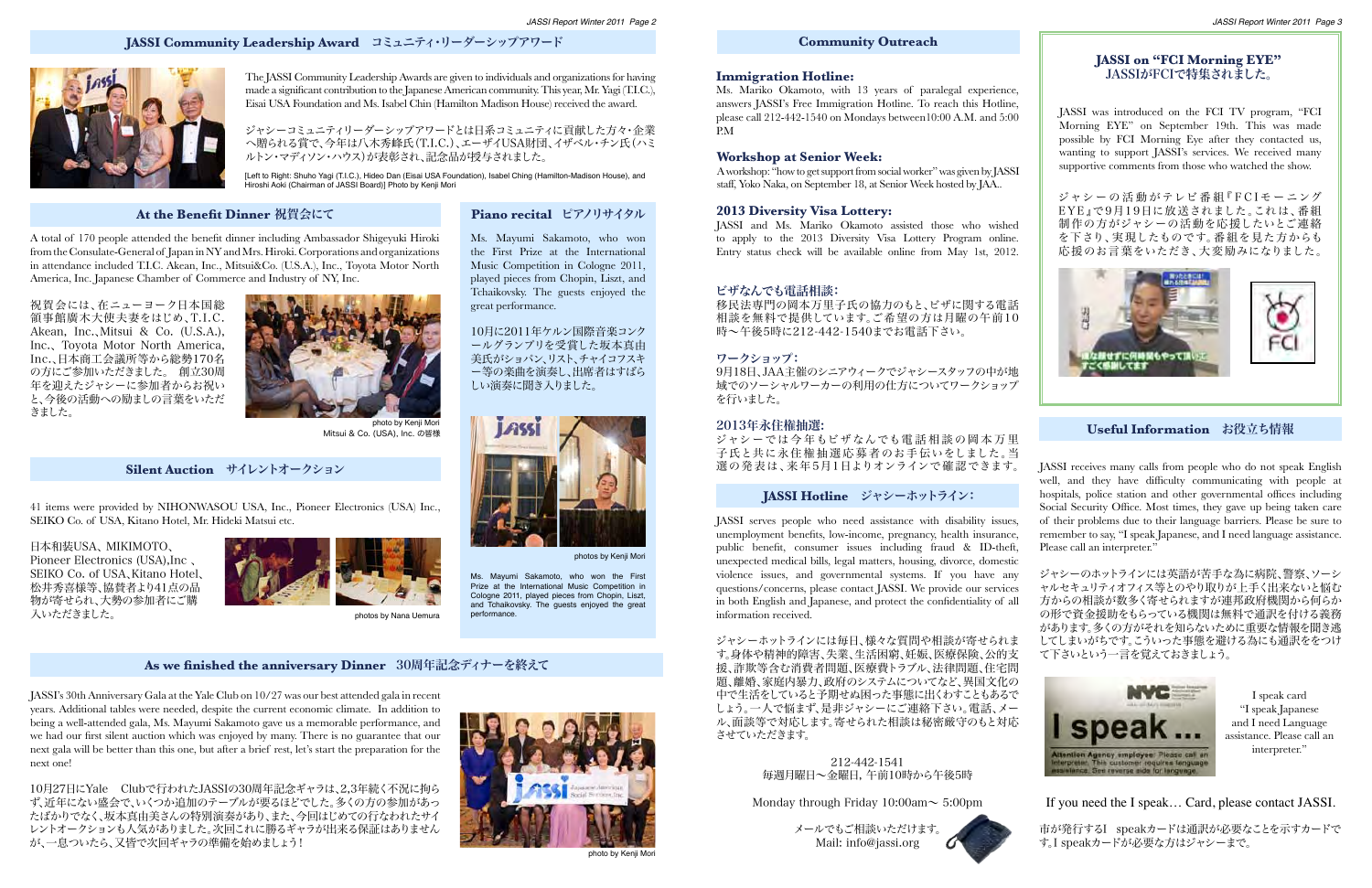# **Senior Program** シニアプログラム **JASSI Volunteer Activities** ジャシーのボランティア活動

## **Homecare & Medicaid Workshop** 「在宅ケアとメディケイド」 ワークショップ

During Senior Week on September 21, 2011, JASSI Caregiver Program hosted a "Home care & Medicaid" workshop. Participants were eager to learn about different ways to apply and pay for home care services, get eligible for Medicaid, etc. Numerous questions were raised by many people after the lecture. We recognize the need for information on home care.

# **November Event: Shabu-Shabu Luncheon** 11月のイベント:しゃぶしゃぶランチ

Wednesday, November 16, seniors were invited to an annual luncheon by Mr. Yagi, the owner of Shabu-Tatsu to Shabu-Shabu. Many seniors look forward to this event and enjoy making Shabu-Shabu with their friends. It was a wonderful time sharing the warm meal together!

# **Monthly Tea Party** 茶話会

Every first Monday (second Monday in the case of a holiday) from 2:30pm, a tea party is held by volunteers at JASSI. Enjoy conversation with other seniors and volunteers with snacks and tea! Just stop by if you are interested!

#### **Jan.2012 Event: Osechi Luncheon**  お知らせ - 2012年新春イベント

East Restaurant will invite JASSI seniors to an osechi (traditional Japanese New Year food) luncheon again in January!! Details were sent out to registered JASSI seniors by mail. Don't miss it!

カレーランチョン、お花見等のシニアイベントト もボランティアの皆様のお力なくしてはでき ません。また、今年5月に行った、震災復興 支援バザーではボランティアの方々の手作 りのお惣菜が大好評でした。



去る9月21日、シニアウィークにて、JASSIケアギバープログラム 主催で在宅ケアとメディケイドに関する講演が行われました。 在宅ケアを受ける為にはどのような方法があるのか、メディケ イドをもらう為にはどのような条件があるのか、といった内容に 大勢の参加者が熱心に聞き入っていました。講演後も大勢の 方からの質問が飛び交いました。在宅ケアに関する情報への ニーズを感じ、更なるサービスへ繋げたいと考えています。



11月16日水曜日、毎年恒例の しゃぶ辰での無料しゃぶしゃ ぶランチョンが開かれました。 しゃぶ辰オーナーの八木氏の ご厚意によって長年続いてい るこのイベントは、多くの高齢 者の楽しみとなっています。和 気合い合いと鍋を囲み、楽し い時間を過ごしました。



毎月第一月曜日(祭日の際は第二月曜日)午後2時半よ り、JASSIにてボランティア主催の茶話会を開いていま す。お茶を飲みつつ、持ち寄った手作りおやつやお菓子等 をつまみながら、様々な会話を楽しんでいます。予約の必 要もありません。お気軽に一度ご参加下さい!

- ・ 広報活動:ジャシーの案内書等を定期的に配布/設置
- ・ 月1回のシニアイベントの準備・運営を取り仕切れる方
- ・ 週1、2日オフィスでのお手伝い(Macを使いこなせる方)
- 日本語書類の英訳

East Restaurantによる毎年恒例のおせちランチョンが 来年も決定致しました!詳細はシニア登録されている皆 様へお手紙にてご連絡致しました。 お楽しみに!!

#### **JASSI Senior Program Registration Information**

JASSIシニアプログラム登録のご案内

JASSI provides special services to seniors 60 years and over. Services include: case assistance, friendly visits, free tickets to concerts and events, workshops, and field trips. To sign up, call 212-442-1546 or go to www.jassi.org for details.

JASSIでは、60歳以上の方を対象にしたシニアプログラムにて様々なサービスを無料で提供しています。JASSIシニアリストに無 料登録をされると、個人相談だけでなく、楽しいイベントの案内や役に立つ無料講演、コンサートの無料チケットの案内等を受け 取る事が出来ます。ご興味のある方は、212-442-1546またはwww.jassi.orgまで。



左:Medicaidについて講演するJASSIスタッフ 上:熱心に聞き入る受講者の方々



八木社長と参加者の皆様

ジャシーの活動はボランティアの方々によって支えられています。こ こでは、ボランティアの方々に感謝をするとともに、ジャシーのボラ ンティア活動を紹介します。







# **Event -** イベントのお手伝い

Volunteers assist in many events for the senior program like Curry Lunch and Cherry Blossom Viewing. The volunteers' homemade foods were very popular at the bazaar for Earthquake Relief Fund.

#### **At Office** - オフィスでのお手伝い

Office volunteers assist in our daily work including data input, answering phones, shopping for office supplies etc.

データ入力、電話の取り次ぎ、ちょっとしたおつかい等、日々の業 務のサポートしていただいています。





Volunteers escort seniors on doctor's visits and trips from nursing homes when they have no one else who can assist them. volunteer members.

身体上などの理由で外出が困難なシニア、通院やナーシングホー ム等からの外出などで付き添いが必要な方にボランティアさんを 派遣しています。

# **Friendly Visit -** フレンドリービジット

Volunteers regularly visit seniors who are at home alone.



身体上などの理由で外出が困難なシニアの方を孤立しないように 定期的に訪問し、話し相手になります。

現在ジャシーではボランティアの方を大募集中です。定期・不定期のものからご自宅にいながらでき るものまで様々な活動があります。皆さんの空いている時間でお手伝いしていただけます。 現在、上記の活動に加え、以下のお手伝いをしてくださる方を募集しています。

- Outreach: distributing JASSI brochures
- Monthly Senior Event coordination
- Office Work (Mac user)
- Translation from Japanese/English

JASSI's work is made possible by its small staff and the invaluable help from our volunteers. Their work is deeply appreciated. Here are some of our volunteer activities.

#### **Mailing Preparation** ソリシテーション&ニュースレター郵送準備

Over 10 volunteers help prepare sending solicitation letters, newsletters, and notices to senior, etc.

ソリシテーション、ニュースレター、シニアへ のお知らせの郵送準備も十数名のボラン ティアさんによって行われています。わきあ いあいと会話をしながらもテキパキと何千 通の手紙を用意します。



## **Translation , Graphic Desi gn, Website** 英文翻訳・グラフィックデザイン・ウェブサイト制作

- The design of JASSI website, translation and layout of the newsletters are done by our volunteers.
- JASSIのウェブサイト制作、ニュースレターの英訳, レイアウトもボ ランティアの方々にお願いしています。

興味のある方はinfo@jassi.orgまでご連絡ください.

# Join our volunteer! ボランティアを大募集します!

If you are interested in volunteering, please email to info@jassi.org.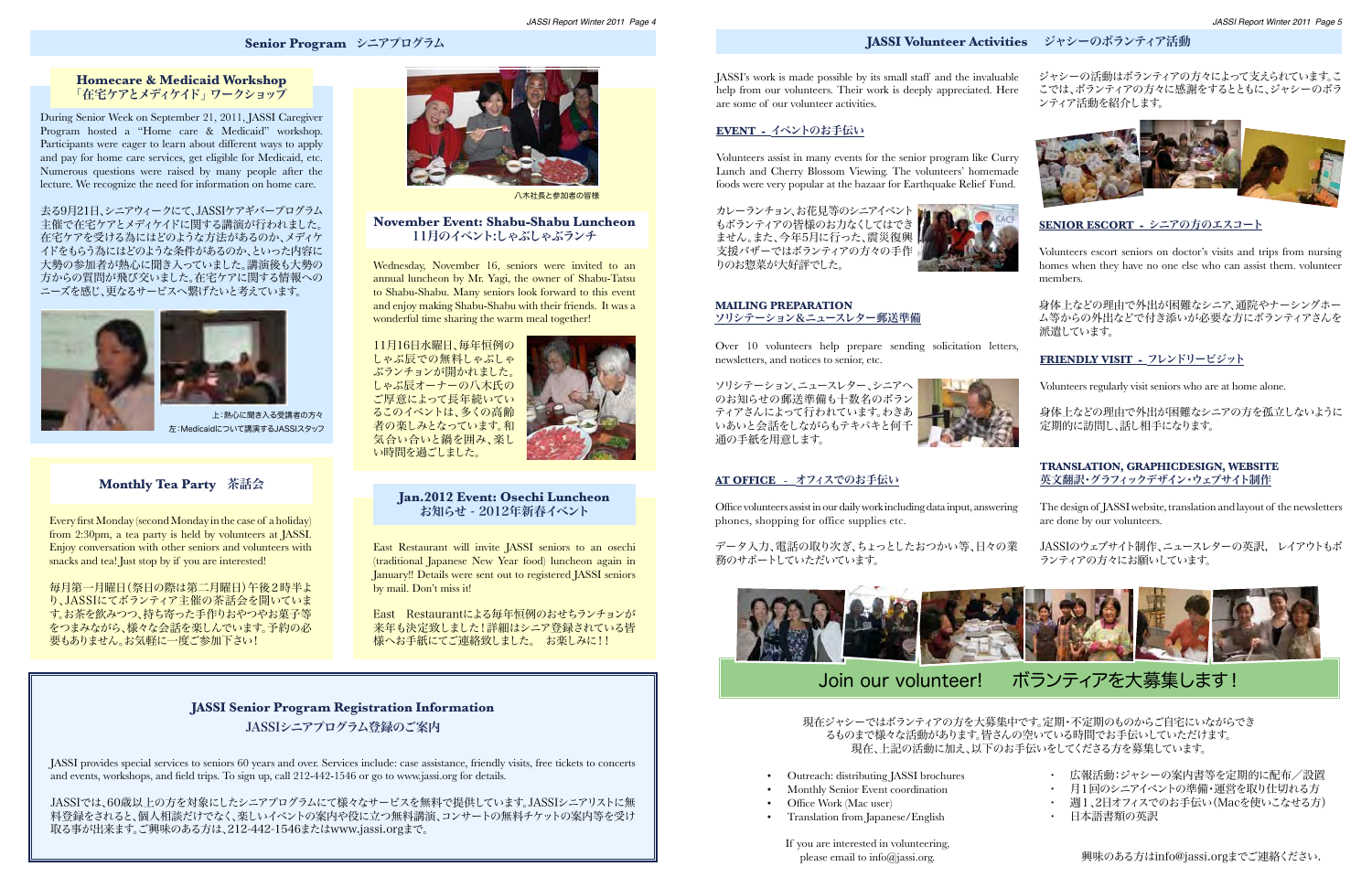# **JASSI's New Staff** JASSIに新しいスタッフが加わりました



Moe Hirano joined JASSI as a new staff member. Ms. Hirano has been helping JASSI as an intern since December 2010. During Ms. Katayama's maternity leave, she will be in charge of the senior program. "I will do my best to serve you. I look forward to working together with the staff, board members, volunteers and those who support JASSI to provide better services to Japanese community." (Moe Hirano)

"My name is Yoko Sakai. I have been the bookkeeper at JASSI since October. Although I have lived in NY for over 30 years, I have much to learn about the Japanese community from young staff members. I'll do my best. (Yoko Sakai)

昨年よりインターンとしてジャシーのお手伝いをしていたソーシャルワーカーの平野もえが2011年の10月より ジャシーに新しいスタッフとして加わりました。片山の産休中は平野がシニアプログラムを担当します。「少しで もみなさまのお役にたてるよう一生懸命がんばります。そしてスタッフ、理事、ボランティア、そしてジャシーを応 援してくださるみなさまと共により良いジャシーをつくっていければと思います。宜しくお願いします。」(平野)



「10月から会計のお手伝いをさせていただいている堺葉子です。NY生活は30年以上になりますが、日系社 会のことをなにも知らなかったので"若い"スタッフの皆さんに教えていただくことばかりです。微力ですが一 生懸命がんばります。宜しくお願いします。」(堺)

The senior program coordinator, Ms. Mizue Katayama, will have maternity leave from mid-December. New Staff member, Ms. Hirano, will be in charge of senior program.

12月中旬よりシニアプログラム担当の片山瑞恵は産休をいただきます。片山の代理として新スタッフの平野がシニアプログラムを担当します。

JASSIの理事になって15年になります。私がJASSIの理事になったきっかけは、1996年に、当時マンハッタンで行われていた日系企業の 幹部の方々が月一度集まる会で、青木理事長と知り合ったことからでした。その年私は司法試験に合格し、世界を飛び回るように仕事を していました。そんな時、JASSIのサービスをお伺いして、是非お手伝いをしたいと思いました。厳しい米国でここまで生きてこれたのも日 系コミュニテイーの御蔭なので恩返しをすることが自分の使命と強く思いました。 日系企業の数は1980年代から比べると現在では大き く減少し、こらからも日系コミュニテイをサポートするための資金集めは難しくなっていくことと思います。その一方でJASSIのサービスの

中でも困った人たちに必要な情報をご提供するホットラインのサービスは、いつの時 代でも必要なサービスと思います。JASSI が財政困難なこともあって、スタッフの数を 増やすことができず、理事が多くのスタッフをサポートする仕事をしています。JASSIの 理事の数は現時点では8人ですが、理事の過半数は本業で忙しくJASSIの仕事をす る時間が限られています。また、JASSI の理事の高齢となっており、どうしても次世代 を育てなくてはいけない環境となっています。そういう環境の中でJASSIを末永く存 続させていくためにも、ホットラインに焦点をおいて、スタッフの環境を整え、次世代の JASSIの理事を育てていくことが大切になると思います。そのためには、JASSIの必要 性を十分理解していただいた上でのJunior Board (理事の次世代)の活躍が期待 されます。実際、Junior Boardとなり得る方々を今募集しています。Junior Board は、副理事として、イベントのサポートなどをします。すでに何人かの方々が候補者とし [Left to Right: Yoshio Kano, Ryoko Mochizuki, Hiroshi Aoki, Ayako H. て参加してくださることとなっています。ニューヨークエリアで、日系コミュニテイを支援 したい方々は是非JASSIにご連絡ください。

Asian American Federation Aya Uemura Bank of America Merrill Lynch Chikalicious Chie Fader Coalition for Asian American-Children and Families Cosme Proud USA, Inc, Daiei Trading Company, Inc. Denis Le Beux Equinox Ernst &Young Japan Business Service Erika Kingetsu Fairfield-Maxwell Ltd. GIIP Financial Advisory, Inc. Goldman Sachs Hairppy, Yusuke Katsuki Hamilton Madison House Hideki Matsui Hikaru Aono Hisho Corp. DBA Ariyoshi - Restaurant Horizon Kinetics LLC Japanese America United Church Japanese Medical Society of America, Inc. Japonica Joan B. Mirviss Ltd JTB USA Kajitsu Kenji Mori Kitano Hotel Kiyoko Hidaka KPMG, LLP LTSC Manhattan Borough President's **Office** 

I have been a JASSI board member for 15 years. It started when I met Mr. Aoki, JASSI's board chair in a meeting among Japanese corporate workers held once a month in Manhattan. I had just passed the bar exam and was working all over

the world. Since the Japanese community made it possible for me to succeed, I always wanted to give back. Due to JASSI's financial instability, board members must fundraise to support JASSI staff in order for JASSI's services to continue. However, more than half of the board members are busy with their day job, and many of them are becoming older. We have to identify and mentor the next generation board members. Thus, we are looking to establish the JASSI Junior Board. The Junior Board is expected to work to support board members and JASSI events. Those who are passionate about supporting the Japanese community in the New York area, please contact JASSI.



JASSI 30th Annual Benefit Dinner

# **We thank numerous individuals for their generous contribution for JASSI.** JASSIに御寄付いただいた方々に感謝いたします。

David Bonagura Keiko & Steven Bretherick Kyoko Brown Satoru Fujiki Alex Goto Fumihiko Hara Katsuhiko Hasegawa Kumiko Hasegawa Akiko Iimura Yuriko Riki Ito Shigeo Kida In Ja Kim Alyce Matsumoto Mari Matsumoto Sheldon Mitsuhashi Miyoko Morton Nozomi Terao Mariko Okamoto

> Due to limited space, not all donors are listed. We thank all donors.

紙面の都合上、一定額以上のご寄付をいただいた方のみ 掲載させていただきましたが、金額に関係なくご寄付を下 さった皆様に心から感謝しております。

# **Thanks to our Tomo no Kai Members!**  友の会会員の皆様にお礼申し上げます !

以下の団体にJASSI友の会新規ご入会/更新頂きました。この場 を借りて御礼申し上げます。

Eisai USA Foundation, Inc. The Japanese Chamber of Commerce and Industry of New York, Inc. Kajima U.S.A Inc. Kajima Foundation, Inc. Mitsubishi Gas Chemical America, Inc. Mitsubishi Heavy Industries America, Inc. Mitsubishi UFJ Trust and Banking Corporation Mitsui & Co. (USA), Inc.

# **We thank for the generous support from:**

# JASSIの活動をサポートいただいている以下の 方々 、 団体にお礼申し上げます。

### **Thanks to Ticket Donors** チケットの寄付、ありが とうございました。

# JASSI Board Member: Ryoko Mochizuki JASSI理事の紹介 望月良子



For free tickets that enabled groups of seniors to attend various cultural events in the city, JASSI thanks the following donors: The Men's Glee Club of NY, Nippon Club, Sachiyo Ito & Company, Mushroom Wisdom, Inc., Soto International, Inc.

ジャシーのシニアをコンサートやセミナーにご招待くださいまし た以下の方々&団体に心よりお礼申し上げます。ニューヨーク男 声合唱団、日本クラブ、伊藤さちよ舞踊団、マッシュルームウィズダ ム、Soto International, Inc.、お陰でシニアは素敵な余暇が楽し めました。

# **Join us!** 参加しよう!

**HE** 

Join our mailing list to receive our e-Newsletter or find us on facebook/twitter to access our newest information. Please email news@jassi.org to get access to our e-newsletter. Please visit our website (www.jassi.org) to follow our facebook/ twitter. You will receive our latest information on events and updates. We look forward to having you join us!

ジャシーの メーリングリストに登録して、 Eニュースレターを受 取りませんか?この他、Facebookのファンになったり、Twitter をフォローしてジャシーから最新のイベント情報等を受け取る こともできます。Eニュースレターメーリングリストへの登録は news@jassi.orgまでEメール下さい。Facebook/Twitterから お知らせを受け取るには、ウェブサイトから(www.jassi.org) ア クセスして下さい。皆様の参加をお待ちしています!

Dominich & Florence Purpura Mihoko Sakai Ryo Sakai Mari Sakaji Motoatsu Sakurai Timothy Sander Yoichi Shimada Eido Shimano Hiromi Shinya Patrick Springer Keytaro Sugahara Kentaro Tanizumi Violet Tagawa Shinjiro Tsutsui Shuji Yagi Michiyo Yamaguchi Shinzo Yonezawa

We thank the following corporations for becoming members of or renewing their membership in Tomo no Kai (Friends of JASSI).

Mari Sakaji Mikimoto Miho Neguro Mimi Ogawa Momokawa Motoko Chigami MUJI U.S.A. LIMITED Mushroom Wisdom Inc. Nana Uemura Nahoko Wada New York City Department for the Aging NIHONWASOU USA, INC Nikon USA Noelle Ito NTT Docomo USA, Inc Pioneer Corporation Pioneer Electronics (USA) Inc. Restaurant Yamaguchi SAKURA NAIL+SPA Sara Japanese Pottery SEIKO Corporation of America Shiseido Americas Sojitz Corporation of America Sunrise Mart Tenri Cultural Institute T.I.C. Akean, Inc. Tajimi USA, Inc. The Henry L& Doherty Foundation The Kitano New York TOP Utako Kojima Yakitori Tori Shin Yamauchi Trio Yoshida Development Yumiko Kuga



Mizuho Corporate Bank, Ltd. Nippon Steel U.S.A., Inc. REDAC, Inc. Sony USA Foundation, Inc. Sumitomo Corporation of America Foundation Toyota Motor North America, Inc. Wacoal (USA), Inc.



Weissman, Mayumi Sakamoto, Sato Iwamoto, Kozo Osaki, Hiroko Hatanaka, Yuichi Shimada]